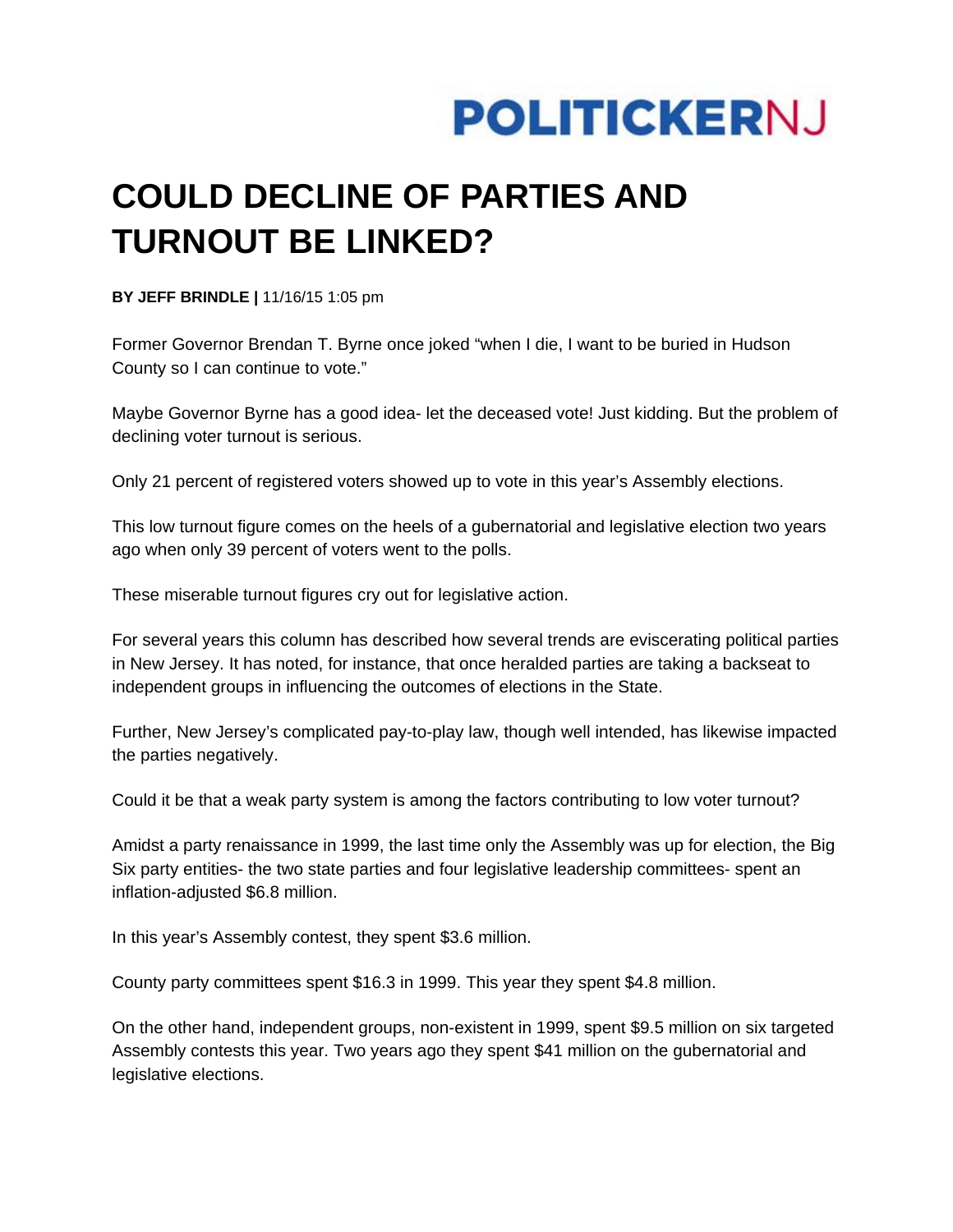Thus, independent groups outspent the Big Six and county committees by \$1 million this year. In 2013 they outflanked the party entities by \$27 million.

Now let's look at the situation from a different perspective.

According to an Eagleton Institute poll in 1999, 55 percent of respondents identified with one of the major parties or the other. Independents accounted for 25 percent of those polled while 19 percent either identified with a third party or had no opinion.

While a similar 54 percent of those surveyed in a 2015 Eagleton poll identified themselves as either Republican or Democrat, a full 45 percent considered themselves independent.

Interestingly, this trend toward an increased number of independents, corroborated by data nationwide, has been accompanied by a decline in voter turnout. Voter turnout nationwide is also down.

In the 1999 Assembly election, 31 percent of voters went to the polls compared with 21 percent this year.

The above data does not prove unequivocally that a direct relationship exists between party strength and voter turnout.

However, the notion that a direct relationship exists is strengthened when comparing voter turnout in statewide elections in the 1990's, when parties were strong, to recent statewide elections, following their decline.

Turnout in the four statewide elections in the 1990's averaged almost 50 percent. The most recent four statewide elections saw turnout average slightly less than 35 percent.

There are other factors that are contributing to low voter turnout. Among these are decreased public trust, voter efficacy, a more rootless society, and a variety of entertainment choices.

But, it is my belief that a weakened party system is a major contributing factor. After all, one of the main functions of the parties is to get their supporters to the polls.

In recent columns, several ideas have been put forth to strengthen political parties in New Jersey. If enacted, these reforms would offset the outsized influence of independent groups and offset the negative impact on parties of the pay-to-play law. Simultaneously, these reforms would enhance pay-to-play by simplifying the law, establishing one state law, and improving disclosure.

The specific reforms to strengthen the party include exempting them from the pay-to-play law while including special interest PACs in it, allowing the parties to participate in gubernatorial elections, increasing contribution limits for parties and candidates, requiring registration and disclosure by independent groups, and requiring independent groups and PACs to highlight contributions from public contractors.